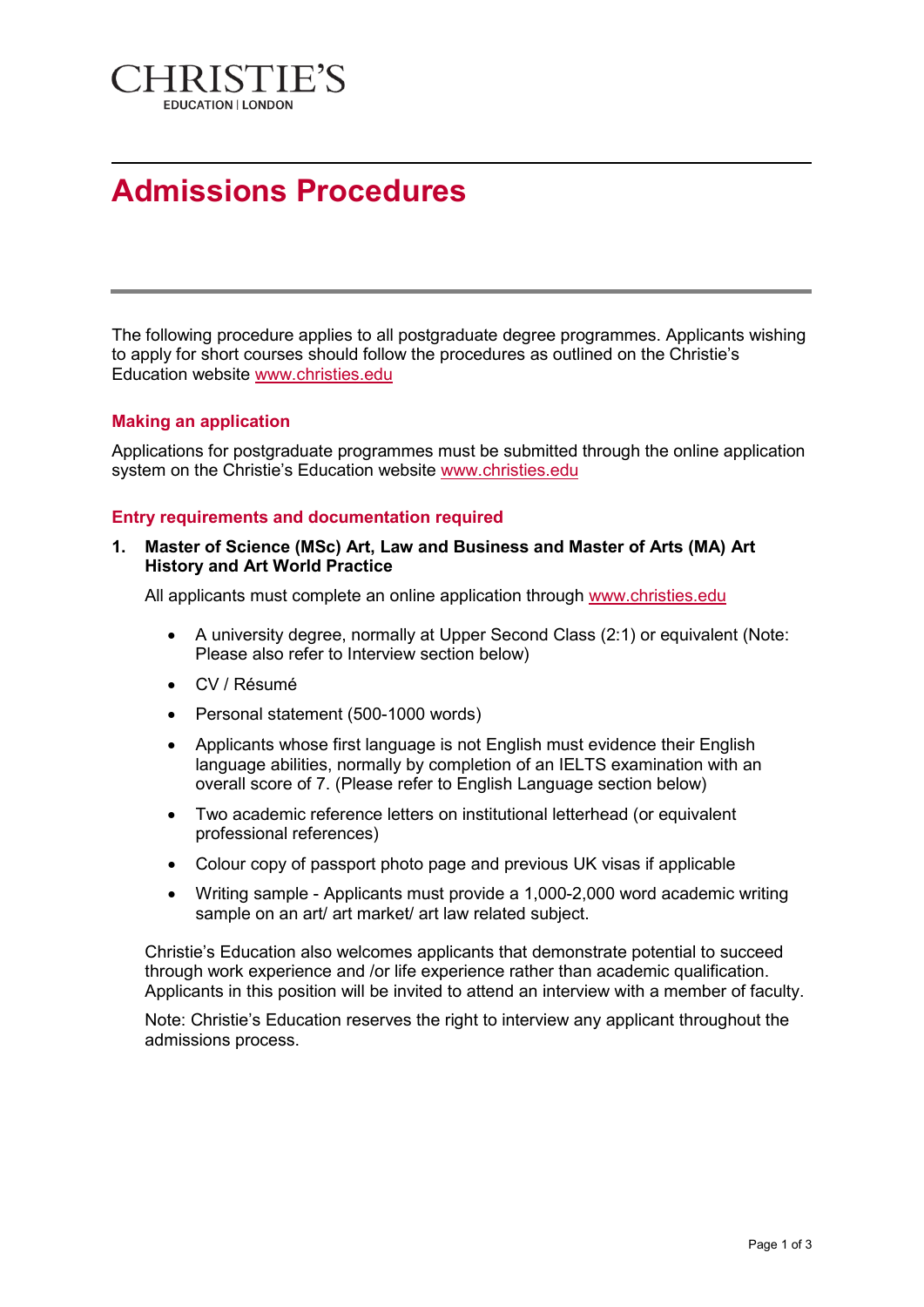# **2. English Language**

All applicants who need a visa to study in the United Kingdom are required to evidence their English Language ability by submitting an IELTS certificate with an overall score of 7 with no individual component below 5.5. The only exception to this rule is if an applicant fits into category A or B below.

# **Category A**

Applicants who have previously completed an academic qualification equivalent to a UK degree which was taught in a 'majority English speaking' country: Antigua and Barbuda, Australia, The Bahamas, Barbados, Belize, Dominica, Grenada, Guyana, Ireland, Jamaica, New Zealand, St Kitts and Nevis, St Lucia, St Vincent and the Grenadines, Trinidad and Tobago, United Kingdom, United States of America

*or*

# **Category B**

Applicants who are a national from what we class as 'majority English- speaking' countries: Antigua and Barbuda, Australia, The Bahamas, Barbados, Belize, Canada, Dominica, Grenada, Guyana, Jamaica, New Zealand, St Kitts and Nevis, St Lucia, St Vincent and the Grenadines, Trinidad and Tobago, United States of America

*Note: Christie's Education reserves the right to request evidence of English language ability from any applicant whose prior education has not been in the medium of English.*

# **3. Assessment of application**

All applications are reviewed against our entry requirements, a process which encompasses consideration of applicants' academic certificates and transcripts as well as their wider experience, knowledge and skills. The admissions department review all applications and liaise with academic staff as necessary in order to reach a decision on the application. The Director of Registry and Student Services is responsible for ensuring all applications are considered fairly and consistently in line with published policies and procedures. The Director of Registry and Student Services makes the final decision on all applications.

#### **4. Interview**

Following assessment of the application, Christie's Education may, at its discretion, invite an applicant for an interview. This may apply to applicants if:

- They are applying to be admitted to Christie's Education on the strength of their work and/or life experience rather than academic qualifications
- They are applying on the strength of a qualification yet to be completed (for example, applicants who have not completed their undergraduate degree at the point of application)
- They do not meet the requirement for a university degree at Upper Second Class or above
- Their prior education has not been in the medium of English.